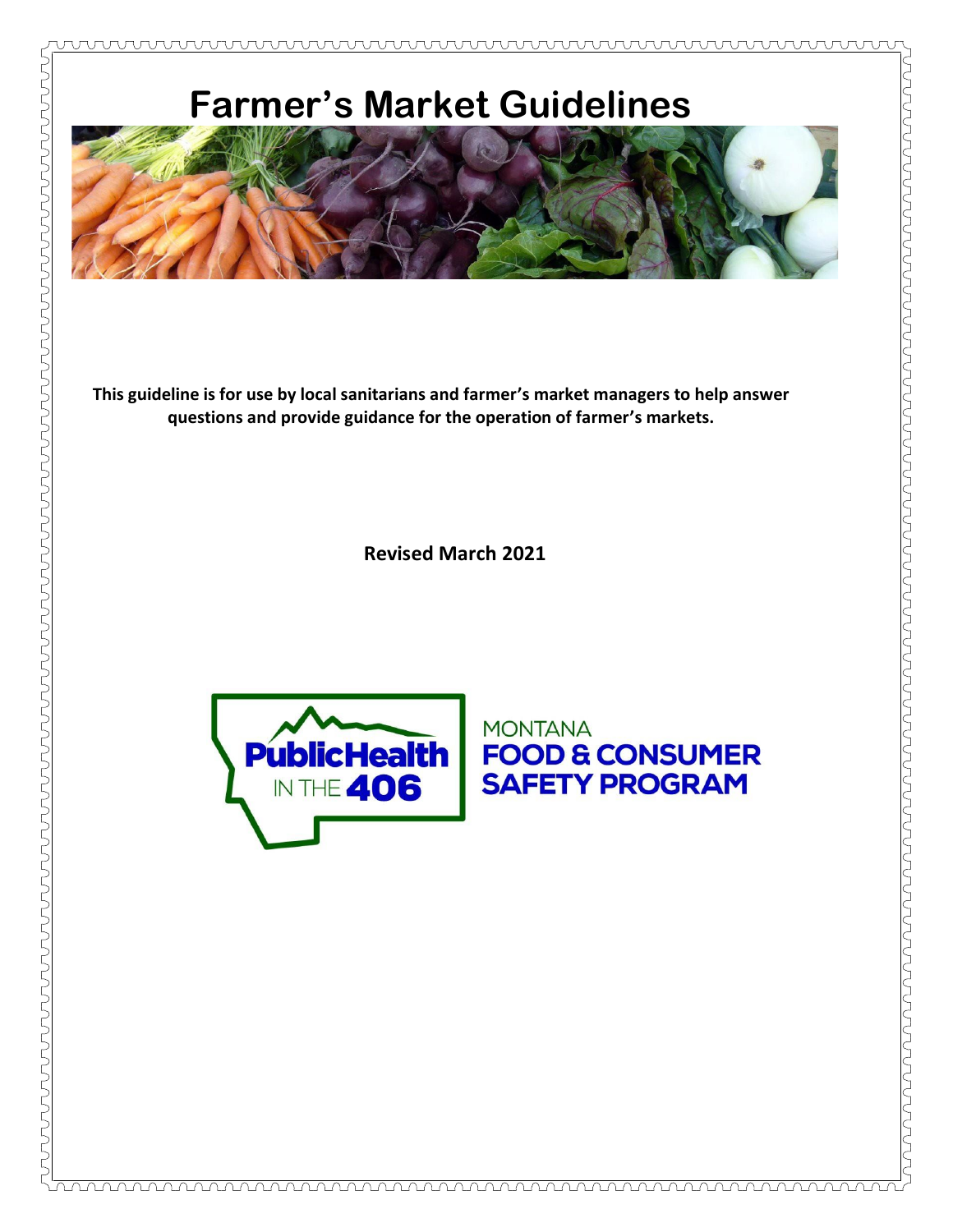# **Contents**

# <span id="page-1-0"></span>Introduction and General Information

The number of farmer's markets continues to grow as more people have a desire to eat locally produced products. This document is intended to provide information on what foods can be sold, and the required registration.

What is the legal definition of a Farmer's Market? It is defined in 50-50-102(8) of the Montana Code Annotated:

### **"Farmer's market" means a farm premises, a food stand owned and operated by a farmer, or an organized market authorized by the appropriate municipal or county authority under 7-21-3301 MCA.**

The market manager of municipal and county markets is required to keep registration records of all persons and organizations that serve or sell food at the market, except those that have a DPHHS food license or Cottage Food Registration. The records must include the name, address, and telephone number of the seller or server as well as types of products sold or served and date on which the products were sold or served. The records must be available for the sanitarian to review.

# Labeling

If products are packaged for sale, they must be labeled. Below is an example of the information that needs to be on the label.

<span id="page-1-1"></span>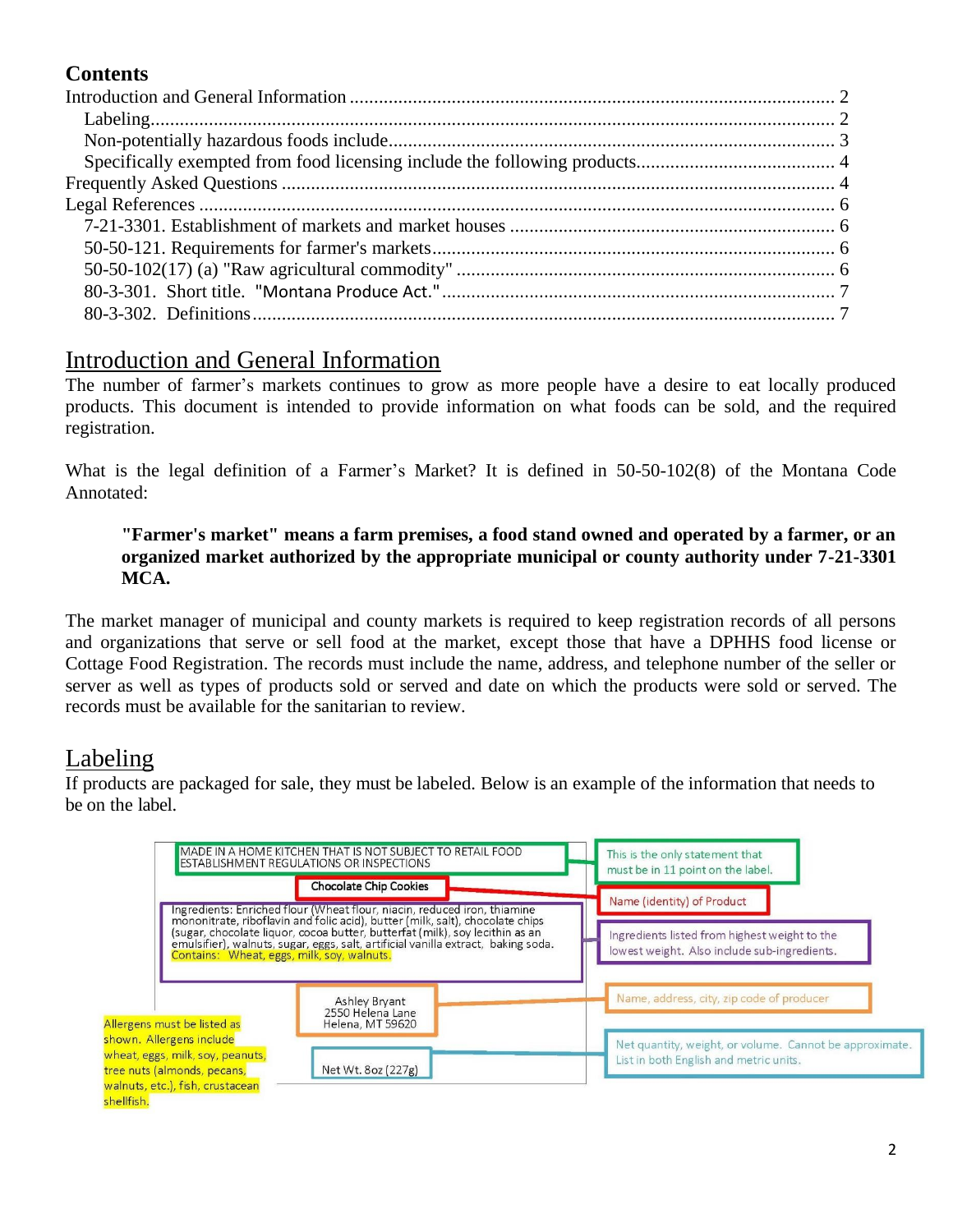# <span id="page-2-0"></span>Foods Not Requiring a Food License

Foods sold at farmer's markets must be non-potentially hazardous, specifically exempted, or approved and licensed as a retail food establishment.

### Non-potentially hazardous foods include:

- ➢ Loaf breads, rolls, biscuits, quick breads, and muffins that do not contain meat or cheese
- $\triangleright$  Cakes-all frostings or glazes must have a cook step or be made with ingredients (such as a large amount of sugar) that when combined are stable at room temperature
- ➢ Pastries or scones
- $\triangleright$  Cookies or pastry bars
- ➢ Crackers
- $\triangleright$  Cereals, trail mixes or granola
- ➢ Nuts and nut mixes
- $\triangleright$  Snack mixes
- ➢ Fruit Pies (no custard style pies, unbaked pies with fresh fruit, or pies that require refrigeration after baking, such as pumpkin pie)
- $\triangleright$  Dried fruits
	- The following fruits can be dried, packaged and sold as well as other fruits that have a pH of 4.6 or lower:

Apples, apricots, grapefruit, lemons, limes, mangos, nectarines, oranges, peaches, plums, pomegranates, tangerines, blackberries, blueberries, cherries, cranberries, currants, gooseberries, grapes, raspberries, strawberries and huckleberries.

- Must have a minimum internal temperature of 140°F during the entire drying process.
- Cannot be packaged in vacuum, reduced oxygen or modified oxygen packaging
- ➢ Jams, jellies and fruit butters made from the following fruits, and contain at least 55% added sugar by weight. They cannot contain large chunks of fruit.
	- Fruit butters made with apple, apricot, grape, pear, plum, prune, quince, and combinations of these fruits.
	- Fruit jellies made with apple, apricot, blackberry, black raspberry, boysenberry, cherry, crabapple, cranberry, dewberry, fig, gooseberry, grape, grapefruit, guava, loganberry, orange, peach, pineapple, plum, pomegranate, prickly pear, quince, raspberry, currant, strawberry and youngberry and combinations of these fruits.
	- Fruit preserves and jams made with the same fruits as fruit jellies, as well as blueberry, elderberry, huckleberry, rhubarb, tangerine, nectarine, cranberry and tomato and combinations of these fruits.
- $\triangleright$  Recombining and packaging of dry herbs, seasonings, or mixtures (dry soup, teas, coffees, spice seasonings)
- $\triangleright$  Popped popcorn, popcorn balls, or cotton candy
- $\triangleright$  Fudge, candies or confections that require a cook step and do not require refrigeration after cooking
- $\triangleright$  Molded chocolate using commercial chocolate melts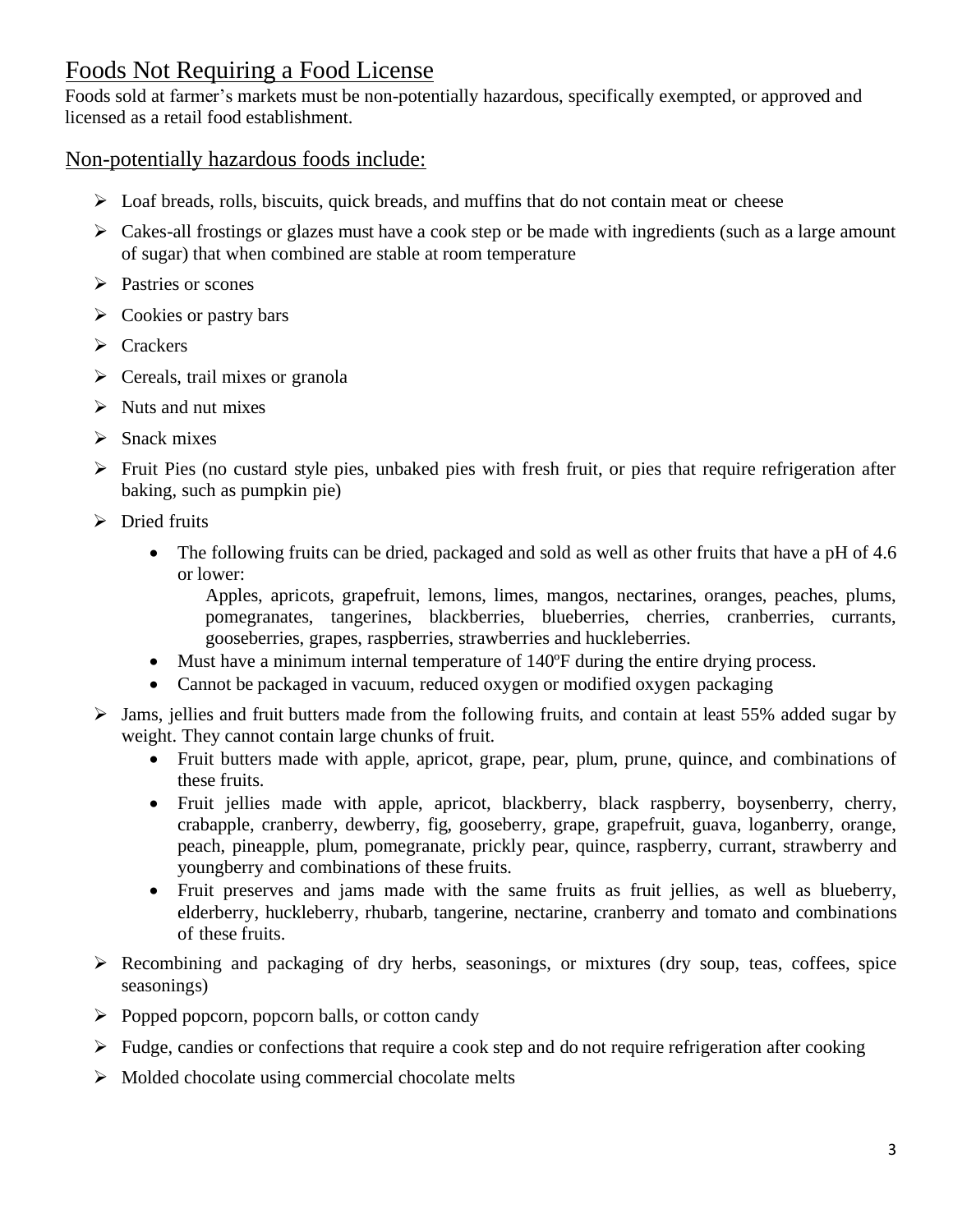### <span id="page-3-0"></span>Specifically exempted foods include the following:

- $\triangleright$  Whole shell eggs that are clean, free of cracks, and stored in clean cartons at  $\leq 45^{\circ}$ F.
- $\triangleright$  Hot coffee or hot tea if the person selling the hot coffee or hot tea does not provide or include fresh milk or cream
- ➢ Whole fruits, vegetables, raw honey, and grains that have **NOT** been:
	- (a) cooked;
	- (b) canned;
	- (c) preserved, except for drying;
	- (d) combined with other food products; or
	- (e) peeled, diced, cut, blanched, or otherwise subjected to value-adding procedures.

### **Wild mushrooms do not qualify as a food license exempted product.**

## <span id="page-3-1"></span>Frequently Asked Questions

*1.* **Q:** *Can I sell salsas, pickles, salad dressings, herb-in-oil/vinegar mixtures, sauerkraut or pepper jelly?*

**A:** Yes, but you will need a food license. These products are considered potentially hazardous and must be processed in a locally approved and licensed facility to be sold anywhere, including at a farmer's market.

*2.* **Q:** *Can I sell cream puffs, cream pies, pumpkin pies, custard pies, cream or pudding filled pastries, cheesecakes or cheese breads?*

**A:** Yes, but you will need a food license. All these products would be considered potentially hazardous and require refrigeration, so it would require local approval and a food license to sell these products at farmer's markets.

*3.* **Q:** *I want to sell my processed poultry/meats at a farmer's market. What do I need to do?*

**A:** Yes, but you will need a food license. A retail food license is required to distribute meat products at farmer's markets. It is recommended that you contact the Montana Department of Livestock, Meat and Poultry Bureau at (406) 444-5202 [\(Meat and Poultry Inspection Bureau\)](http://liv.mt.gov/Meat-Milk-Inspection/Meat-and-Poultry-Inspection) for information regarding the requirements for slaughter and processing. Contact your local sanitarian for information on how to obtain a retail food license.

*4.* **Q:** *Can I sell huckleberries at a farmer's market without a food license?*

**A:** Yes, if they are not processed. Unprocessed berries are raw agricultural commodities that are exempt from food licensing at farmer's markets. Harvesters may be required to obtain a commercial harvester's permit from the Forest Service; please check with your local Forest Service office.

*5.* **Q:** *I'm new to selling produce at farmer's markets and I heard something about needing a license to sell fruits and vegetables. How do I know if I need a license?*

**A:** If your retail sales are \$25,000 or greater, or you transport produce from out of state to be sold in Montana, you will need to obtain a Produce Dealer license from the Montana Department of Agriculture. Exempt operations must also complete paperwork with the Department of Agriculture. More information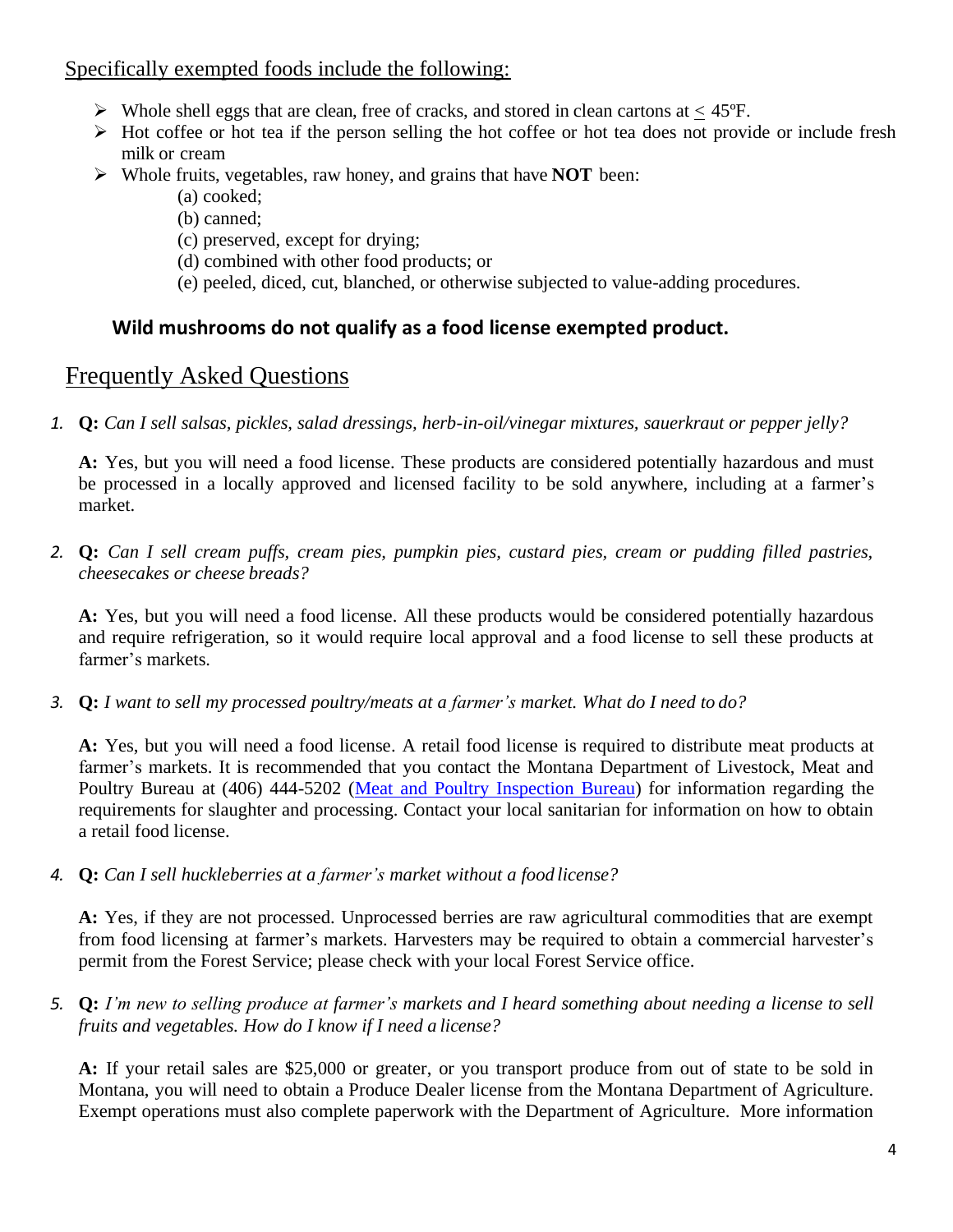may be found on the Montana of Agriculture website under [Produce.](https://agr.mt.gov/Topics/Produce) If you have questions about produce licensing, please refer to Montana Code Annotated 80-3-301 through 80-3-323, or contact Larry Krum a[t](mailto:Lkrum@mt.gov) [Lkrum@mt.gov o](mailto:Lkrum@mt.gov)r 406-444-5419.

*6.* **Q:** *Do I need a food license if I'm handing out free samples?*

**A:** If you are a licensed manufacturer, cottage food operation, or a farmer's market vendor and the samples are exempt from licensure or are non-potentially hazardous, then no retail food license is required.

*7.* **Q:** *I've heard that washing whole produce is considered processing. Is that true?*

**A:** Field or harvest rinsing of whole produce to remove soil is not considered processing, however, washing of produce to sell as a ready-to-eat product, such as a bagged lettuce mix, is considered processing.

*8.* **Q:** *Can I sell a bag of mixed lettuces, or is that considered combining and is nowprocessing?*

**A:** Putting several types of lettuce that has only had a harvest cut and field or harvest rinse described in #7 is not considered combining under the definition of processing. Your product should not be marketed as ready to eat, and you should warn consumers to wash before eating.

*9.* **Q:** *Can I sell pet treats with a cottage food registration at the farmer's market?*

**A:** No, DPHHS does not register or regulate pet treats. Pet treats are regulated by the Montana Department of Agriculture (DOA) and require registration through DOA. Please visit the [Department of](https://agr.mt.gov/Topics/Feed)  [Agriculture Feed webpage](https://agr.mt.gov/Topics/Feed) for more information or contact 406-444-0510 or 444-5415.

### *10.* **Q:** *Can I sell cosmetics and soaps at the farmer's market without a license?*

**A:** Yes, Cosmetics including soaps fall under the Montana Food, Drug, and Cosmetic Act (MFDCA)[\(MCA 50-31 et seq.\)](https://lnks.gd/l/eyJhbGciOiJIUzI1NiJ9.eyJidWxsZXRpbl9saW5rX2lkIjoxMTcsInVyaSI6ImJwMjpjbGljayIsImJ1bGxldGluX2lkIjoiMjAyMTAyMjYuMzYwMzMwOTEiLCJ1cmwiOiJodHRwczovL2xlZy5tdC5nb3YvYmlsbHMvbWNhL3RpdGxlXzA1MDAvY2hhcHRlcl8wMzEwL3BhcnRfMDAxMC9zZWN0aW9uXzAwMzAvMDUwMC0wMzEwLTAwMTAtMDAzMC5odG1sIn0.DhtTFyeHHRi4o8UwEKOzNNSfstn9zalcu3i3cBjsnvg/s/1017239027/br/98420702592-l). These products do not require DPHHS licensure to manufacture or sell. They must comply with the MFDCA, which includes provisions addressing adulteration and misbranding, thus harmful substances and misleading labels are not allowed. The label must include the name and place of business and an accurate statement of quantity.

*11.* **Q:** *Can I sell tea that contains catnip at the farmer's market?*

**A:** No, not if it contains catnip. Teas may contain only ingredients approved for use in food. Please refer to the Code of Federal Regulation (CFR Title 21 [Part 172](https://www.accessdata.fda.gov/scripts/cdrh/cfdocs/cfcfr/CFRSearch.cfm?CFRPart=172) and [182\)](https://www.accessdata.fda.gov/scripts/cdrh/cfdocs/cfcfr/CFRSearch.cfm?CFRPart=182) to determine if an ingredient is allowed. Catnip is not an approved ingredient.

*12.* **Q:** *Can I sell CBD food products or dietary supplements at the farmer's market?*

**A:** No, edible CBD is not allowed to be sold or provided at farmer's markets regardless of the *Cannabis*  source. CBD is a pharmacological ingredient regulated as a drug like aspirin or ibuprofen.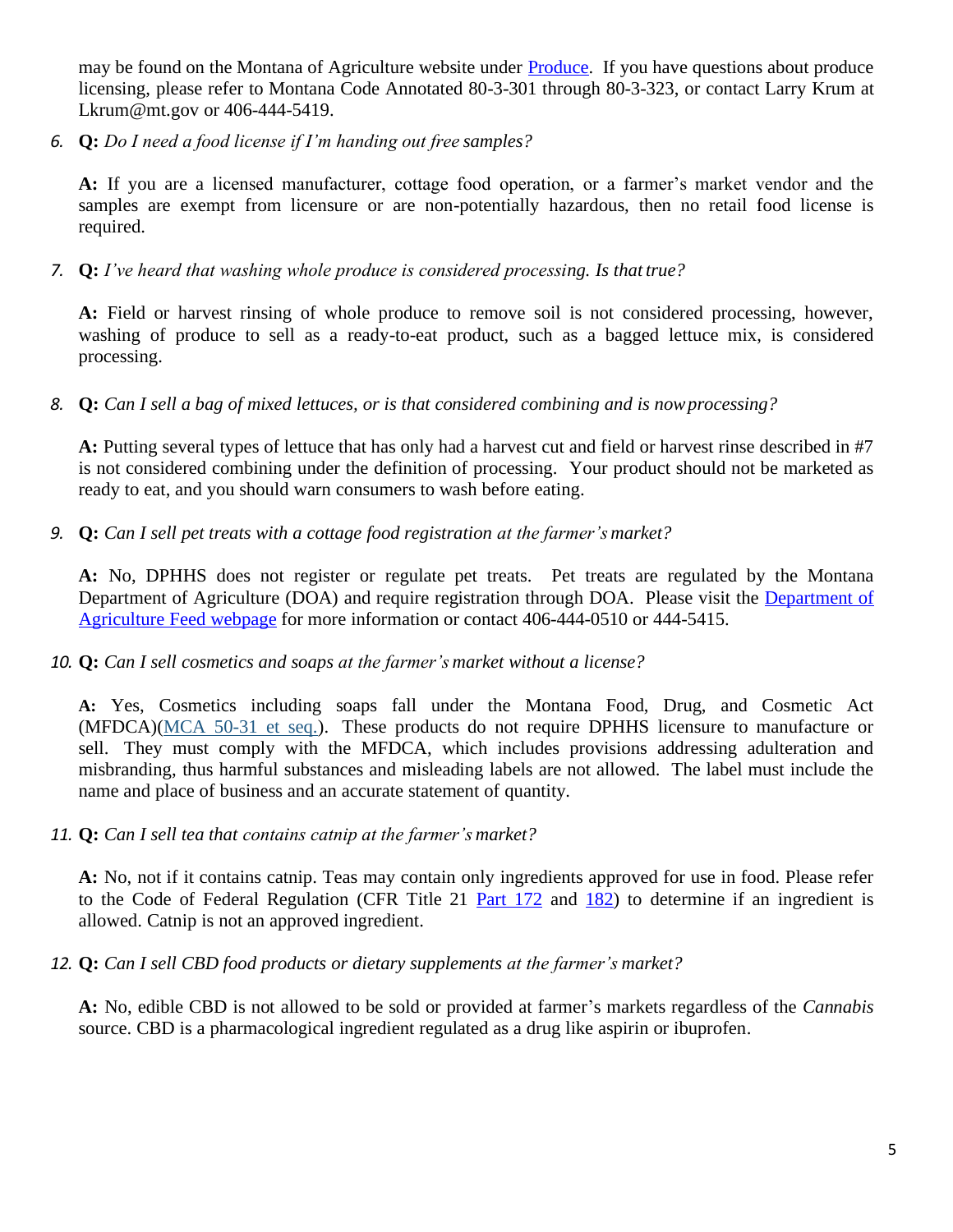*13.* **Q:** *I want to sell a variety of cultivated mushrooms at my local farmer's market. Do I need a license or other document to sell these at farmer's markets?*

**A:** Cultivated mushrooms are considered a raw agricultural commodity. If they are harvested with a simple cut at the base and placed in a container, it does not require a retail or wholesale food license. A food license is required if the mushrooms undergo further processing or special packaging is used. In addition, the producer should contact the Department of Agriculture about produce dealer licensing requirements. It is important to verify that the mushrooms that you are selling are considered edible as a food by law and have been identified properly. There are many types of mushrooms, but only some are recognized as edible. Some mushrooms are toxic. Here is a list of common mushrooms that are generally recognized as safe.

- 1. *Agaricus bisporus* (common name: meadow mushroom, button mushroom, crimini, portabello)
- 2. *Agaricus brunenescens* (common name: meadow mushroom, button mushroom)
- 3. *Flammulina velutipes* (common name: velvet foot, enoki)
- 4. *Hericium erinaceus* (common name: bearded tooth, lion's mane)
- 5. *Lentinus edodes* (common name: shiitake)
- 6. *Pleurotus ostreatus* (common name: oyster mushroom)

Other varieties of mushrooms should be investigated to determine if they are considered edible by law. This will involve working with your local sanitarian and the state as necessary to make sure that the proposed variety fits the requirements. Cultivated mushroom growers should be able to provide to regulators the source of the mushroom spores with contact information. If your spores are imported from Japan, contact your county sanitarian to determine if they are allowed as some are under an import advisory.

## <span id="page-5-0"></span>Legal References

Montana Code Annotated citations for Farmer's Markets:

#### <span id="page-5-1"></span>**7-21-3301. Establishment of markets and market houses.**

In addition to the powers specifically granted by the laws of the state and such other limitations and exceptions contained in the existing statutes of the state in reference to the debt-incurring power of boards of county commissioners, the boards of county commissioners in every county in Montana shall have the power to erect market houses to be located at the county seats of their respective counties, to establish and regulate markets, and to acquire the property necessary therefor.

#### <span id="page-5-3"></span>**50-50-102. Definitions.**

(17) (a) "Raw agricultural commodity" means any food in its raw, unaltered state, including fruits, vegetables, raw honey, and grains. A raw agricultural commodity may be in a container if putting the commodity in a container does not alter the raw state.

(b) The term does not include an agricultural commodity that has been altered by being:

- (a) cooked;
- (b) canned;
- (c) preserved, except for drying;
- (d) combined with other food products; or
- (e) peeled, diced, cut, blanched, or otherwise subjected to value-addingprocedures.

#### <span id="page-5-2"></span>**50-50-121. Requirements for farmer's markets.**

(1) (a) A person selling food that is not potentially hazardous, including food listed in subsection (2), at a farmer's market is not a retail food establishment.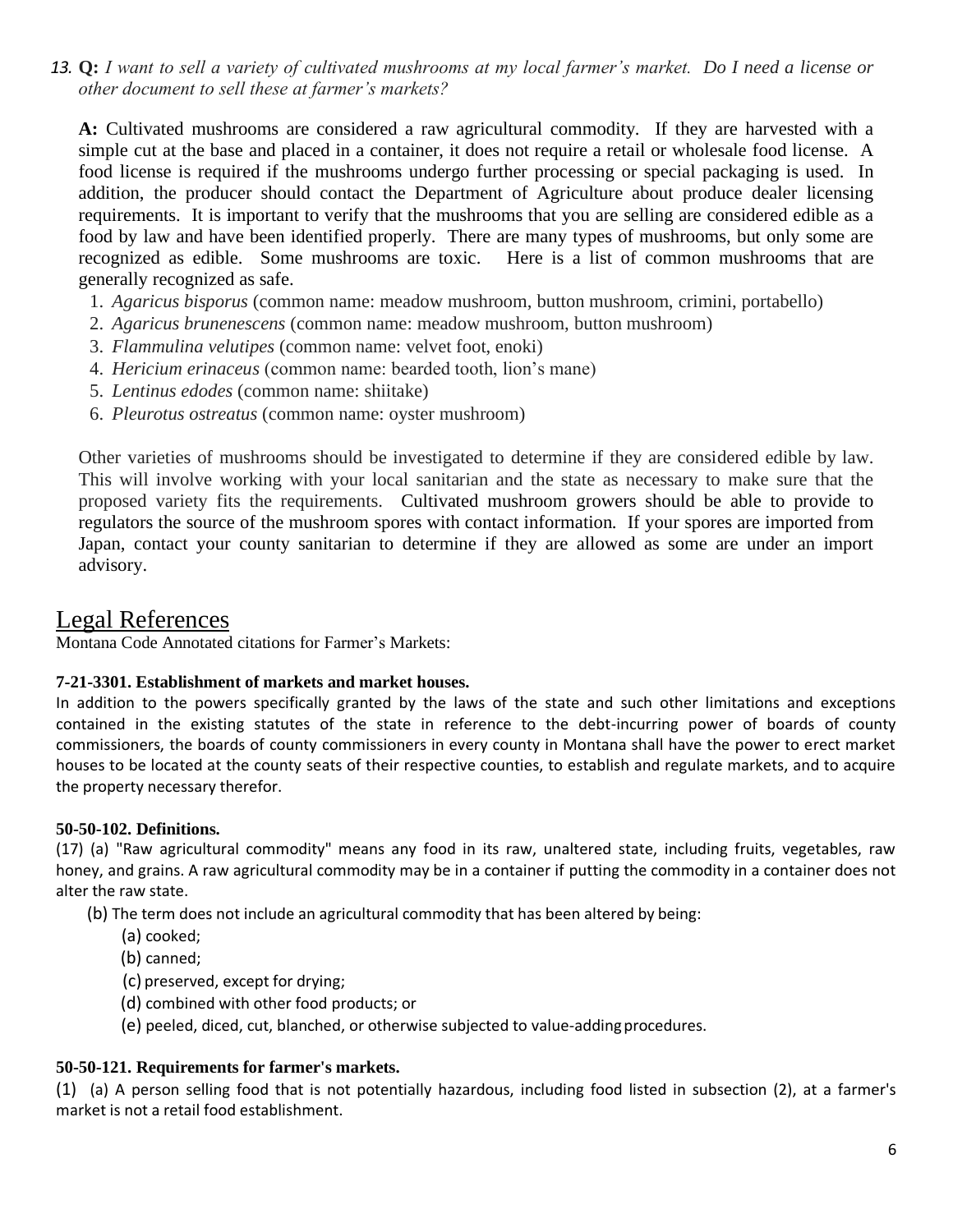(b) A person selling food that is not potentially hazardous or otherwise listed in subsection (2) if selling only at a farmer's market is not required to register as a cottage food operation.

(2) Foods that are not potentially hazardous or are otherwise eligible to be sold at a farmer's market include:

(a) whole shell eggs if the whole shell eggs are clean, free of cracks, and stored in clean cartons at a temperature established by the department by rule;

(b)hot coffee or hot tea if the person selling the hot coffee or hot tea does not provide or include fresh milk or cream; (c) raw agricultural commodities; and

(d) food identified by the department by rule as not being a potentially hazardousfood.

(3) A farmer's market authorized by a municipal or county authority shall keep registration records of all persons and organizations that serve or sell food exempt from licensure at the market, including food that does not meet the definition of potentially hazardous food.

(4) The registration records must include the name, address, and telephone number of the seller or server as well as the types of products sold or served and the date on which the products were sold or served.

(5) A farmer's market under this section shall make registration records available upon request to the local health authority.

(6) Food sold in a farmer's market must, if sold in a container, have a label similar to a label required of a cottage food product under 50-50-116.

### <span id="page-6-0"></span>**80-3-301. Short title. This part may be cited as the "Montana Produce Act."**

<span id="page-6-1"></span>**80-3-302. Definitions.** As used in this part, unless the context indicates otherwise, the following definitions apply:

(1) "Container" means any package, sack, box, crate, carton, basket, or other object used for the shipping of produce.

(2) "Director" means the director of agriculture appointed pursuant to **[2-15-3001](https://leg.mt.gov/bills/mca/title_0020/chapter_0150/part_0300/section_0010/0020-0150-0300-0010.html)**.

(3) "Person" means an individual, firm, association, corporation, partnership, or any other form of business enterprise.

(4) "Produce" means any fruit, vegetable, or other natural product designated by department rule. The term does not include livestock and its byproducts, poultry and its byproducts, apiary products, dairy products, or grain.

(5) "Produce dealer" means a person who engages in a business involving or who as part of a business participates in purchasing, exchanging, negotiating, or soliciting the sale, resale, exchange, or transfer of produce in this state, except vegetative seed potato products intended or used for planting purposes.

(6) "Produce unit" means the standard size container for a given type of produce. A produce unit may be established by department rule.

(7) "Retail" means sale of produce to the ultimate consumer.

(8) "Shipping point inspection" means an inspection of produce at the location from which it was shipped.

(9) "Stop sale order" means a written notice to hold produce from sale or movement until a violation has been resolved and the produce is released by the department.

(10) "Wholesale" means the sale of produce intended for resale. The term does not include the sale of Montana-grown produce when sold by the Montana grower for purposes of resale or vegetative seed potato products intended or used for planting purposes.

**80-3-321. Produce dealer license -- exception -- renewal.** (1) A produce dealer license is required for any person who:

- (a) wholesales produce in this state;
- (b) transports produce from out of state into this state for retail sale; or
- (c) retails produce grown by the produce dealer in this state when gross retail sales exceed \$25,000 annually.
- (2) A produce dealer license is not required for a person who complies with the requirements of this part and:

(a) retails produce grown by that person in this state if annual gross produce sales do not exceed \$25,000. However, the person shall, upon request of the department, furnish a sworn statement providing that the produce was grown by that person, stating the location where the produce was grown, and stating the amount of gross sales.

(b) is a nonprofit organization that is recognized by the director and that retails only produce purchased from licensed produce dealers or from Montana produce dealers who are in compliance with this part.